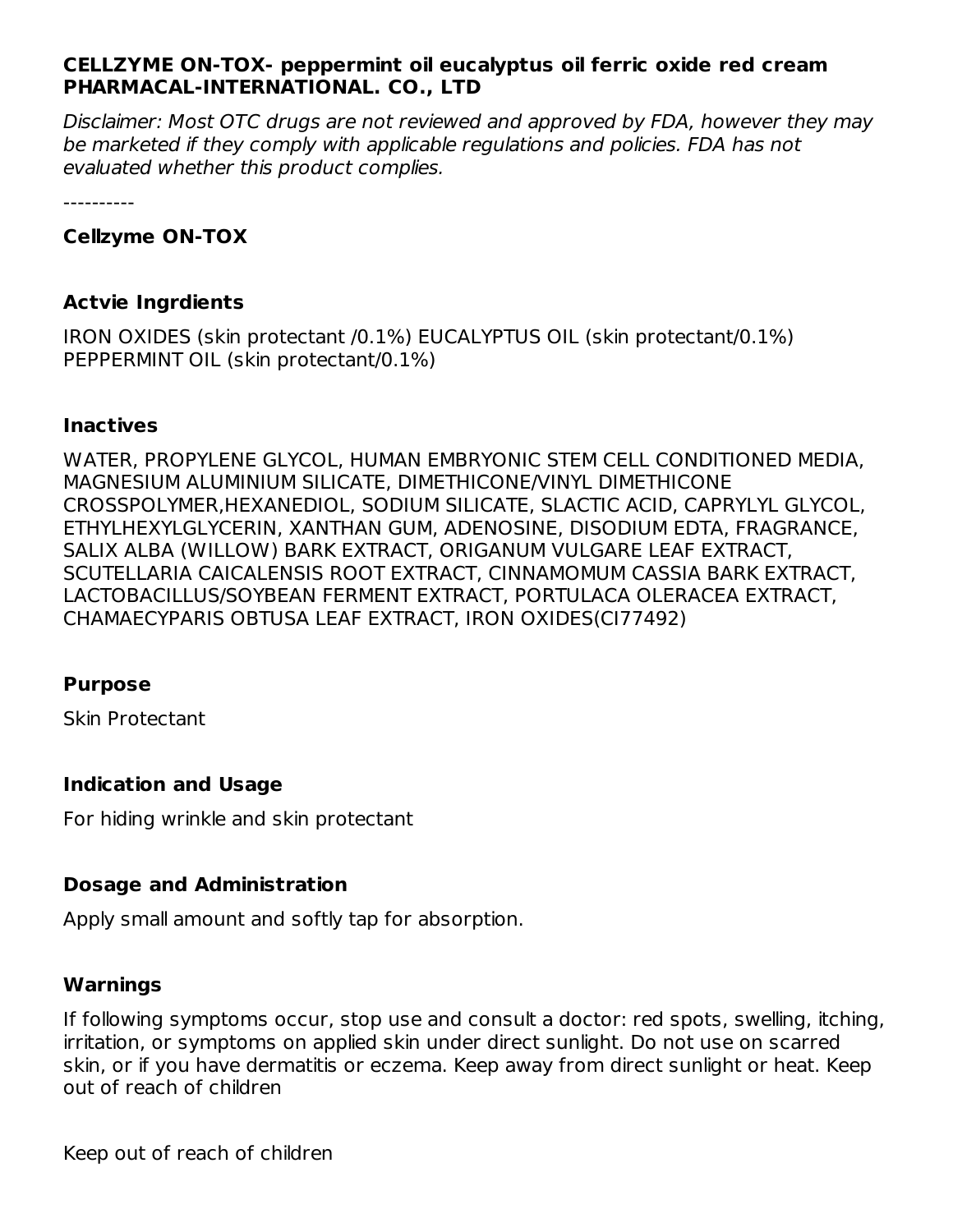## **Product Labels**





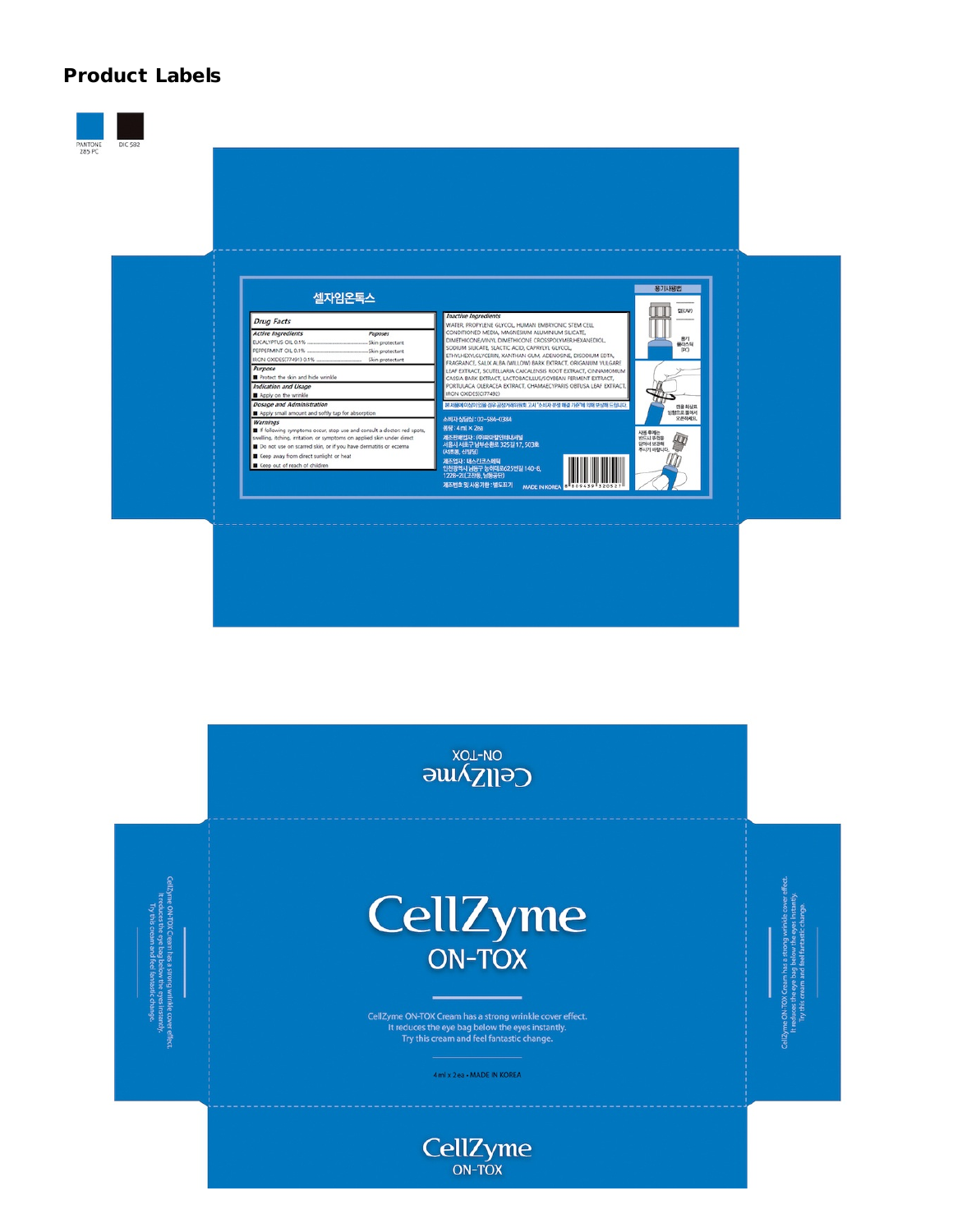| <b>Drug Facts</b>                                                       |  |  |  |  |
|-------------------------------------------------------------------------|--|--|--|--|
| <b>Active Ingredients</b><br><b>Puposes</b>                             |  |  |  |  |
|                                                                         |  |  |  |  |
|                                                                         |  |  |  |  |
|                                                                         |  |  |  |  |
| <b>Purpose</b>                                                          |  |  |  |  |
| Protect the skin and hide wrinkle                                       |  |  |  |  |
| <b>Indication and Usage</b>                                             |  |  |  |  |
| Apply on the wrinkle                                                    |  |  |  |  |
| <b>Dosage and Administration</b>                                        |  |  |  |  |
| Apply small amount and softly tap for absorption                        |  |  |  |  |
| <b>Warnings</b>                                                         |  |  |  |  |
| If following symptoms occur, stop use and consult a doctor: red spots,  |  |  |  |  |
| swelling, itching, irritation, or symptoms on applied skin under direct |  |  |  |  |
| ■ Do not use on scarred skin, or if you have dermatitis or eczema       |  |  |  |  |
| ■ Keep away from direct sunlight or heat                                |  |  |  |  |
| Keep out of reach of children                                           |  |  |  |  |
| <b>Inactive Ingredients</b>                                             |  |  |  |  |
| WATER, PROPYLENE GLYCOL, HUMAN EMBRYONIC STEM CELL                      |  |  |  |  |
| CONDITIONED MEDIA, MAGNESIUM ALUMINIUM SILICATE,                        |  |  |  |  |
| DIMETHICONE/VINYL DIMETHICONE CROSSPOLYMER, HEXANEDIOL,                 |  |  |  |  |
| SODIUM SILICATE, SLACTIC ACID, CAPRYLYL GLYCOL,                         |  |  |  |  |
| ETHYLHEXYLGLYCERIN, XANTHAN GUM, ADENOSINE, DISODIUM EDTA,              |  |  |  |  |
| FRAGRANCE, SALIX ALBA (WILLOW) BARK EXTRACT, ORIGANUM VULGARE           |  |  |  |  |
| LEAF EXTRACT, SCUTELLARIA CAICALENSIS ROOT EXTRACT, CINNAMOMUM          |  |  |  |  |
| CASSIA BARK EXTRACT, LACTOBACILLUS/SOYBEAN FERMENT EXTRACT,             |  |  |  |  |
| PORTULACA OLERACEA EXTRACT, CHAMAECYPARIS OBTUSA LEAF EXTRACT,          |  |  |  |  |
| IRON OXIDES(CI77492)                                                    |  |  |  |  |

# **CELLZYME ON-TOX** peppermint oil eucalyptus oil ferric oxide red cream **Product Information Product Type INDUMAN OTC DRUG Item Code (Source)** NDC:24765-111 **Route of Administration** TOPICAL **Active Ingredient/Active Moiety**